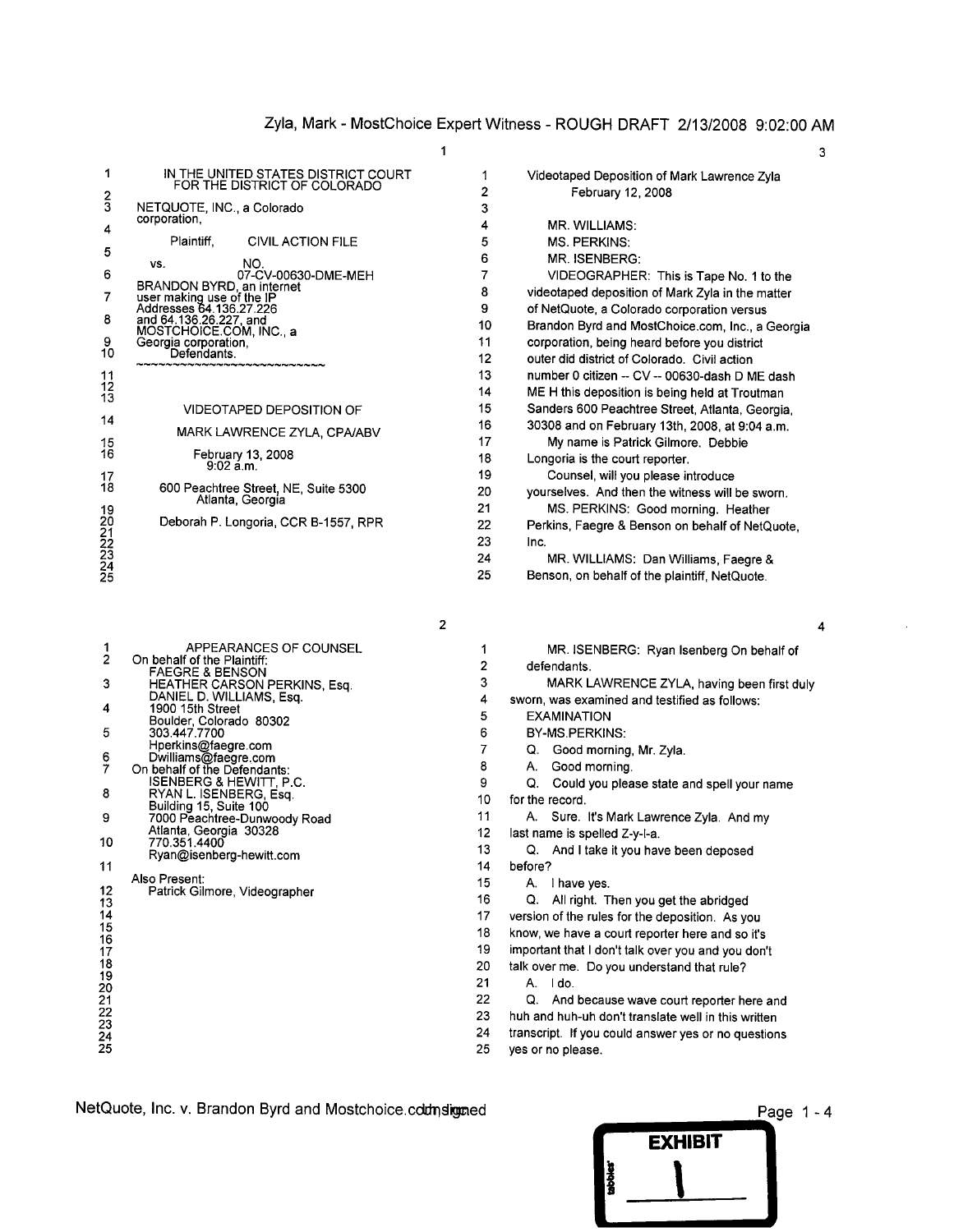| 1  | I would assume that yes.<br>А.                       | 1                    |
|----|------------------------------------------------------|----------------------|
| 2  | Is there any industry guidance or<br>Q.              | $\overline{a}$       |
| 3  | literature that would in fact require a firm         | 3                    |
| 4  | preparing a valuation for purposes of incorporating  | 4                    |
| 5  | it into financial statements that would require that | 5                    |
| 6  | valuation firm to perform that testing?              | 6                    |
| 7  | A. Are you asking from valuation perspective         | 7                    |
| 8  | or.                                                  | 8                    |
| 9  | Have evaluation perspective check this<br>А.         | 9                    |
| 10 | area with audio) there is valuation texts that may   | 1(                   |
| 11 | discuss that but I don't know of any particular      | $\mathbf{1}$         |
| 12 | standard that says you have to do that.              | 1:                   |
| 13 | And then what about in this audit context?<br>O.     | 1;                   |
| 14 | Under SAS 101 I believe it's incumbent<br>A.         | $1\cdot$             |
| 15 | upon the auditors when auditing fair value           | 1                    |
| 16 | measurements to test management's assumptions.       | 1                    |
| 17 | Q. Would you expect a valuation firm that is         | $\ddot{\phantom{a}}$ |
| 18 | doing a valuation for use in connection with         | 1                    |
| 19 | financial statements that will be audited to test    | 1                    |
| 20 | management's assertions?                             | $\overline{2}$       |
| 21 | A. I would think that that would be a part of        | $2^{\circ}$          |
| 22 | their practice, yes.                                 | 2:                   |
| 23 | So you would company those relatively<br>Q.          | 2                    |
| 24 | standard practice in the valuation industry?         | 2                    |

| 1              | MS. PERKINS: Okay. This is actually a                 |                | That's co<br>А.    |
|----------------|-------------------------------------------------------|----------------|--------------------|
| $\overline{2}$ | good moment for a break because I'm about to          | $\overline{2}$ | Let's go<br>Q.     |
| 3              | switch subject areas to if you guys wanted the        | 3              | of you still. And  |
| 4              | take a few?                                           | 4              | that you have in   |
| 5              | VIDEOGRAPHER: Ten tape 21059 off the                  | 5              | A. You wan         |
| 6              | record.                                               | 6              | opinions?          |
| 7              | (Discussion off the record.)                          | 7              | Q. Yes. Ju         |
| 8              | (Recess from TIME ^ a.m. ^ p.m. to TIME               | 8              | opinions are.      |
| 9              | $^{\wedge}$ a.m. $^{\wedge}$ p.m.).                   | 9              | A. Well, the       |
| 10             | VIDEOGRAPHER: Start tape No. 3 it's                   | 10             | Roman tool of m    |
| 11             | 1110:00 a.m. back on the record.                      | 11             | there's I believe  |
| 12             | (By Ms. Perkins) Agreement now right<br>Q             | 12             | damage calculat    |
| 13             | before we took the break we were stalk can about      | 13             | incorrect for thre |
| 14             | testing of management connections in in connection    | 14             | The first i        |
| 15             | with a projection in incomes a business valuation?    | 15             | primarily on a fir |
| 16             | A. Yes.                                               | 16             | analysis and oth   |
| 17             | And correct me if I'm wrong but I believe<br>Q.       | 17             | a purchase price   |
| 18             | you testified that if you were performing a valuation | 18             | list three reason  |
| 19             | and you knew that valuation was going to be           | 19             | incorrect.         |
| 20             | incorporated into financial statements that were      | 20             | Q. Are thos        |
| 21             | going to be audited that you would conduct some       | 21             | opinions of them   |
| 22             | testing of those projections?                         | 22             | that's incorrect?  |

- 
- 24 Q. Correct? 24 stated.
- <sup>25</sup> A. That he can yes. <sup>25</sup> Q. Okay.

89 91

1 Q. Why was that? A. Because the auditors are required under 3 SAS 101 to test management's projections so in -- I 4 know that that may be a request this they're auditing 5 our work product to I would to be able to answer that 6 and explain there's how we did it. 7 Q. Would you typically keep working papers to 8 be testing of management projections? A. Typically what we would do is look at 10 historical trends and then look at the projections 11 and make sure that they're align there's is nothing 12 unusual. And we'll include that that's actually part 13 of your work papers and we'll also sometimes look at 14 the value drivers an projections in terms of either a 15 margin or discount rate and we'll run some a table 16 that says okay if you changed these value drivers by 17 a certain amount here is the impact is. 18 Q. Would you also look at industry and 19 testing the reasonableness of the projections? 20 A. We could yes. 21 Q. Would it just depends on a particular case 22 had you would or would not do that?

- 23 A. That's correct yes.
- 24 Q. By the way when I said SAS 101 is that
- 25 A. I would think so, yes. 25 statement on auditing standards 101?
	-
	- 90 92
		- A. That's correct yes.
		- 2 Q. Let's go to your report which is in front
		- 3 of you still. And I'd like I to list the opinions
		- 4 that you have in this case.
			- A. You want me just describe each of my
		- 7 Q. Yes. Just give me a list of your what 8 opinions are.
		- 9 A. Well, they're listed in if summary under
		- 10 Roman tool of my of my report I say that there's
		- 11 there's I believe that there's three that Mr. Duree's
		- 12 damage calculations for lost customer relationship is
		- 13 incorrect for three primary reasons.
		- 14 The first is because he relied on
		- 15 primarily on a findings of fair value based on an
		- 16 analysis and other valuation firm did in relation to
		- 17 a purchase price allocation in my first opinion and I
		- 18 list three reasons why I believe that that's
			-
		- 20 Q. Are those three reasons that you list
		- 21 opinions of themselves or are those why you think
- 23 A. 23 A. 23 A. They support my general opinion I just
	-
	-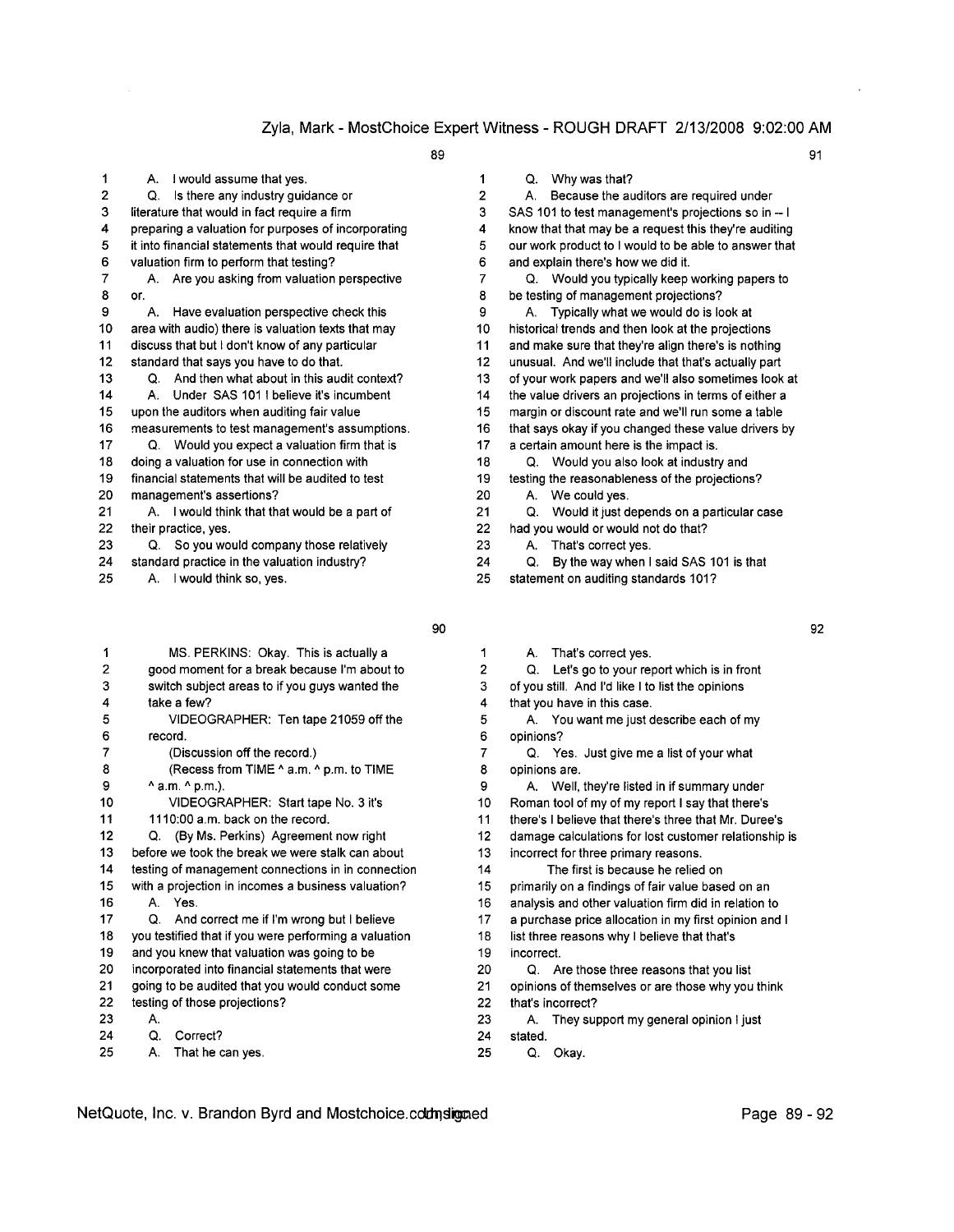1 2 participant it's the value not to that specific owner 2 that relationship?

- 3 of the asset nextly. It's the value -- assumption 3
- 
- 
- 
- 
- 9 participating in the market nor an asset would pay  $\overline{9}$  asset ^ ck?
- -
- 12 Q. Saturday market participant always going 12 utilize has they add has they bring to a table that
- 13 to be willing to pay more for a given asset? 13 of that other market participants mayor may not
- 
- 
- 16 A. It would depend on the assumptions that 16 Q. Why is fair value inappropriate for
- 17 are utilized I mean when a common market participant 17 calculating damages in your view?
- 
- 
- 
- 
- 23 or does the concept of market participant assume that 23 not be specific to the entity being damaged.
- 24 the market participant has more information than an 24 Q. If it is specific to the entity being
- 

- 1 A. They're totally different concepts. 1
- 2 Q. Okay. How so? 2 doesn't appear that degree degree didn't actual
- 3 A. Well, fair market value again is the 3 consider that at all.
- 4 standard for tax purposes tithes hypothetical value, 4 Q. But is it fair to say that if it were
- 5 willing buyer, willing seller, would be willing to 5 actually specific to NetQuote that that objection
- 6 pay for a particular asset. Market participants is 6 would be overcome?
- 7 an exit value so it's not necessarily what would be 7
- 8 inquired at it's what it would be told so the in 8 should consider yes.
- 
- 
- 11 participants -- the fair market value may possibly 11 that that was reported on that are financial
- 12 include synergies under circumstances. Fair value, 12 statements?
- 
- 
- 
- 16 Q. So would you consider most MostChoice to 16 their financial statements at \$1 million. 17 be a market participant in the online lead generation 17 A. Sure, that could happen all the time.
- 
- 
- 
- 
- 22 A. Yes. 22 valuation.
- 23 Q. All right. And so would using market 23 Q. If it's not in connection with the sale,
- 
- 
- 97 99 A. The Faye if a FASB describes it a market 1 willing to pay as a market participant to acquire A. Well, it's assumptions in using and 4 that would be used in estimating fair value would be 4 estimating fair value would be assumptions that a 5 utilized by a concept market market participants 5 market participants one of which MostChoice may be, 6 which means other market that potential acquires for 6 would utilize in estimating the value of that asset. 7 that particular asset. 7 Q. How did the do the concept of fair value
- 8 Q. So it's what somebody who is actually 8 relate to how NetQuote would have out utilized the
- 10 for acquire that asset? 10 A. Well, again there may be synergies that
- 11 A. That's correct yes. 11 NetQuote obtained in using the asset. And how they
	-
	-
- 14 A. Not necessarily. 14 utilize that same particular asset. So market
- 15 Q. Why are are not? 15 participants may use a different set of assumptions.
	-
- 18 might -- how they would utilize that particular 18 A. Well, in my view that calculating damages
- 19 asset, with that common body of participants, how 19 should be to the specific damage so the value to the
- 20 they would use that asset. So it's not to a specific 20 entity that's actually being damaged my comment is
- 21 user. 21 utilizing information based on fair value is based on
- 22 Q. Does the market participant assume that -- 22 concepts of marketplace participants to I may or may
	-
	-
- 25 fair value market buyer? 25 damaged, is a fair value analysis appropriate?
	- 98 100
		- A. It could be. My criticism is though is it
		-
		- -
		-
		- A. That is something that a damage expert
- 9 market place, first thing. 9 Q. Okay. Now, have you ever encountered a
- 10 The second thing is that market 10 client that placed a different value on an asset than
	-
	-
- 13 unlikely, unless it's a market participant synergy 13 A. I'm not sure I understand that question.
- 14 might not include gin geez in terms of the valuation 14 Q. Say you have a trademark and the customer
- 15 so there are some differences possibly. 15 thinks it's worth \$10 million but it's carried on
	-
	-
- 18 industry? 18 C. And had a climate's value is higher than
- 19 A. Yes. Likely to be market participant for 19 the financial statement value, does the client get to 20 a specific asset. 20 record that difference?
- 21 Q. Okay. 21 A. Depending on the purposes of the
	-
	-
- 24 participant assumption is the value for a customer 24 can a client just add the \$9 million to their
- 25 relationship something that MostChoice would be 25 financial statements because they think the tray mark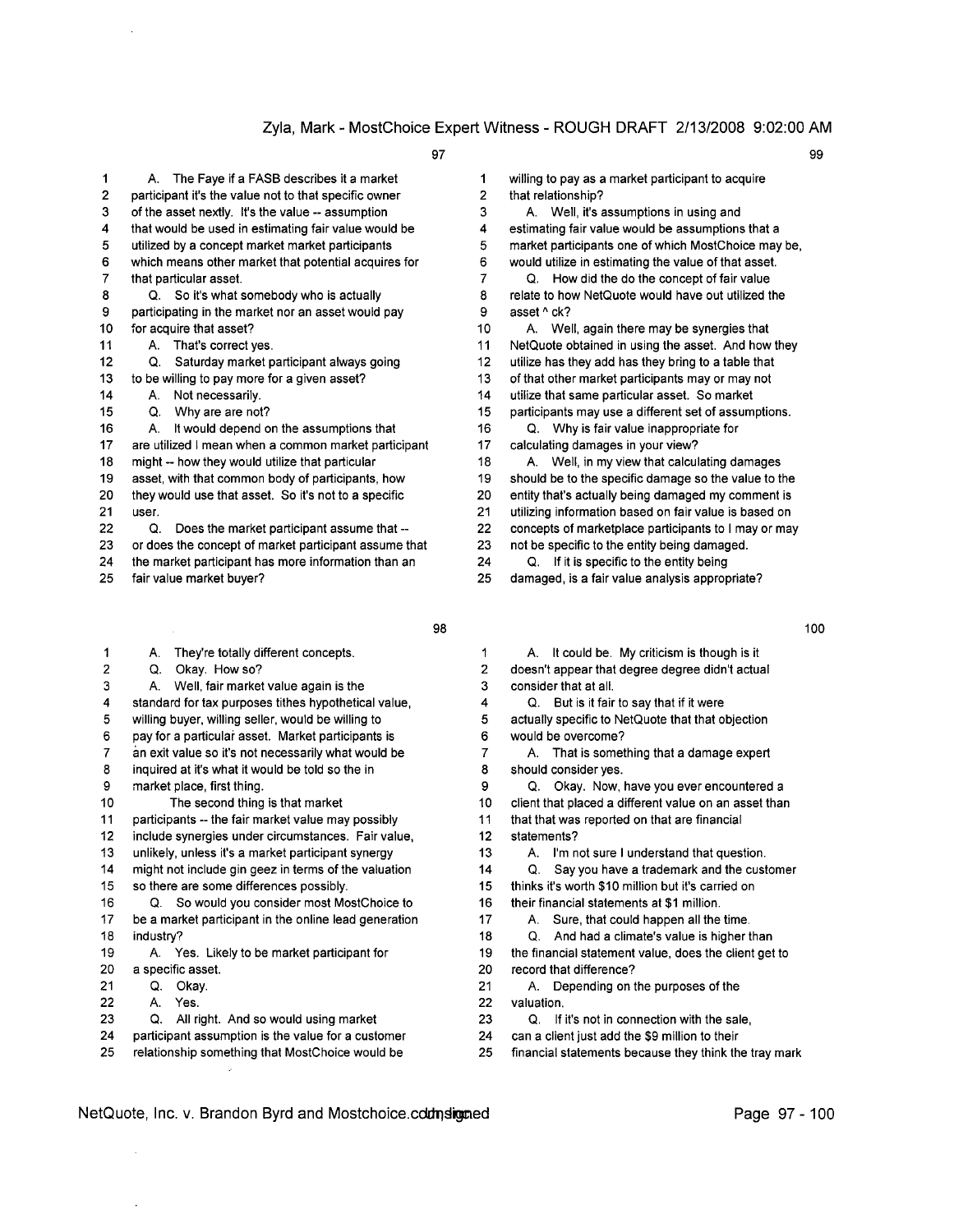| 1  | So is 207 line number for example in the<br>Q.       | 1  | estimate his multiple  |
|----|------------------------------------------------------|----|------------------------|
| 2  | case of an am tiesable intangible asset would remain | 2  | multiple for the dama  |
| 3  | the same on the balance sheet and then they would    | 3  | the date of the purch  |
| 4  | rise charge or amortization?                         | 4  | August 16th, 2005.     |
| 5  | That's one way to show it yes.<br>А.                 | 5  | life. If one were to m |
| 6  | Okay. Unless there is impairment<br>Q.               | 6  | customers wouldn't     |
| 7  | recognized?                                          | 7  | the Quist analysis.    |
| 8  | I believe that's the case, yes. Or<br>А.             | 8  | Q. A customer t        |
| 9  | there's a subsequent acquisition or a change in      | 9  | 2006 would not have    |
| 10 | reporting, it could probably happen. But what you    | 10 | That's corred<br>А.    |
| 11 | describe is typical.                                 | 11 | So if a custo<br>Q.    |
| 12 | Now, let's go back to your first opinion<br>Q.       | 12 | started working with   |
| 13 | and we were on subpart one. What facts, exhibits did | 13 | that time period have  |
| 14 | you base that conclusion on?                         | 14 | customer?              |
| 15 | A. I looked at the Quist valuation and I             | 15 | Rights it cou<br>А.    |
| 16 | looked at Mr. Duree's analysis.                      | 16 | comment is Mr. Dure    |
| 17 | Okay. Anything else?<br>Q.                           | 17 | consideration.         |
| 18 | Just the general documents we described if<br>А.     | 18 | Has impact<br>Q.       |
| 19 | terms of background information about how that       | 19 | that into account?     |
| 20 | standard is applied.                                 | 20 | A. Well if the lif     |
| 21 | Anything else?<br>Q.                                 | 21 | mathematically the v   |
| 22 | Not that irrelevant.<br>А.                           | 22 | would be less.         |
| 23 | Okay. Now, let's talk about the second<br>Q.         | 23 | Q.<br>Did you qua      |
| 24 | subpart of first opinion that you articulated. What  | 24 | be and the damages     |
| 25 | is your second reason under the first opinion?       | 25 | I did not, no.<br>Α.   |

- 1 2 damage at least according to the third amend amend 2 upon in reaching that conclusion? 3 complaint began on October 9th, 2006, Mr. Degree 3 4 utilizes data from the purchase price allocation that 4 Q. Yeah in B. 5 began on August 16th, 2005. So by utilizing that 5 6 data he doesn't adjust to for if a fact if an its 6 their assumptions and their valuation I also looked 7 more has been a year later so he consequently by not 7 at Mr. Duree's report. 8 making that adjustment overstates his conclusion. 8 Q. Anything else else? 9 Q. Does that conclusion assume this the value 9 A. Again the general documents that we 10 of the customer relationships has decreased? 10 discussed. 11 A. 2002. A. 2004. A. 2004. A. 2006. A. 2006. A. 2007. A. 2006. A. 2007. A. 2006. A. 2007. A. 2007. A. 2007. 12 Q. In that period between August 2, 0005 and 12 A. And by general documents, you mean the<br>13 October 2006? 13 other documents that are listed in the index to the 13 October 2006? 13 other documents that are listed in the index to the 14 A. D.D. 14 notebook that you produced. 15 A. Well, has that conclusion assumes is that 15 A. Yes. 16 even if one were to assume is that seven-year life 16 Q. Okay. Now, let's look at the third 17 arbitration year later those clients typically 17 opinion or third subpart to opinion one. 18 wouldn't have a seven-year life on the settles. And 18 And what's your opinion there? 19 that directly relates to a value. 19 A. My opinion is that the Quist analysis uses 20 Q. Could you explain that? 20 an assumed seven-year life for a customer 21 A. Sure. The Quist analysis utilizes an they 21 relationship as of the date of acquisition. And that 22 estimate or assume a seven-year life of the customers 22 may be an approach for financial reporting purposes. 23 that were existing as of the date of ago incision for 23 My comment is that it may not be appropriate for a 24 their analysis and purchase price allocation. 24 damage calculation because one would have to consider
- 25 Mr. Degree uses revenues from that same analysis to 25 the turnover actual expected turnover of those
- 1 estimate his multiples starting point for his 2 multiple for the damage analysis. My point is that 3 the date of the purchase price allocation was 4 August 16th, 2005. That is assumed a seven-year 5 life. If one were to move that forward, those 6 customers wouldn't still have a seven-year life under 7 the Quist analysis. 8 Q. A customer that assisted as of August 5, 9 2006 would not have a seven-year life? 10 A. That's correct. 11 Q. So if a customer joined the company, 12 started working with NetQuote after that date, would 13 that time period have started to run as to that 15 A. Rights it could be. But again by my
- 16 comment is Mr. Duree didn't seem so take that into 17 consideration
- 18 Q. Has impact would it had if he had taken
- 19 that into account?
- 20 A. Well if the life is shorter just
- 21 mathematically the value would be much less. Or
- 22 would be less.
- 23 Q. Did you quantify what the difference would
- 24 be and the damages result based upon that life issue?
	-
- 106 108
- A. My second reason is that the date of 1 Q. And what facts or evidence did you rely
	-
	- A. The conclusion listed in B?
		-
	- A. I looked he Quist valuation report and
	-
	-
	-
	-
	-
	-
	-
	-
	-
	-
	- -
	-
	-
	-
	-
	-
	-
	-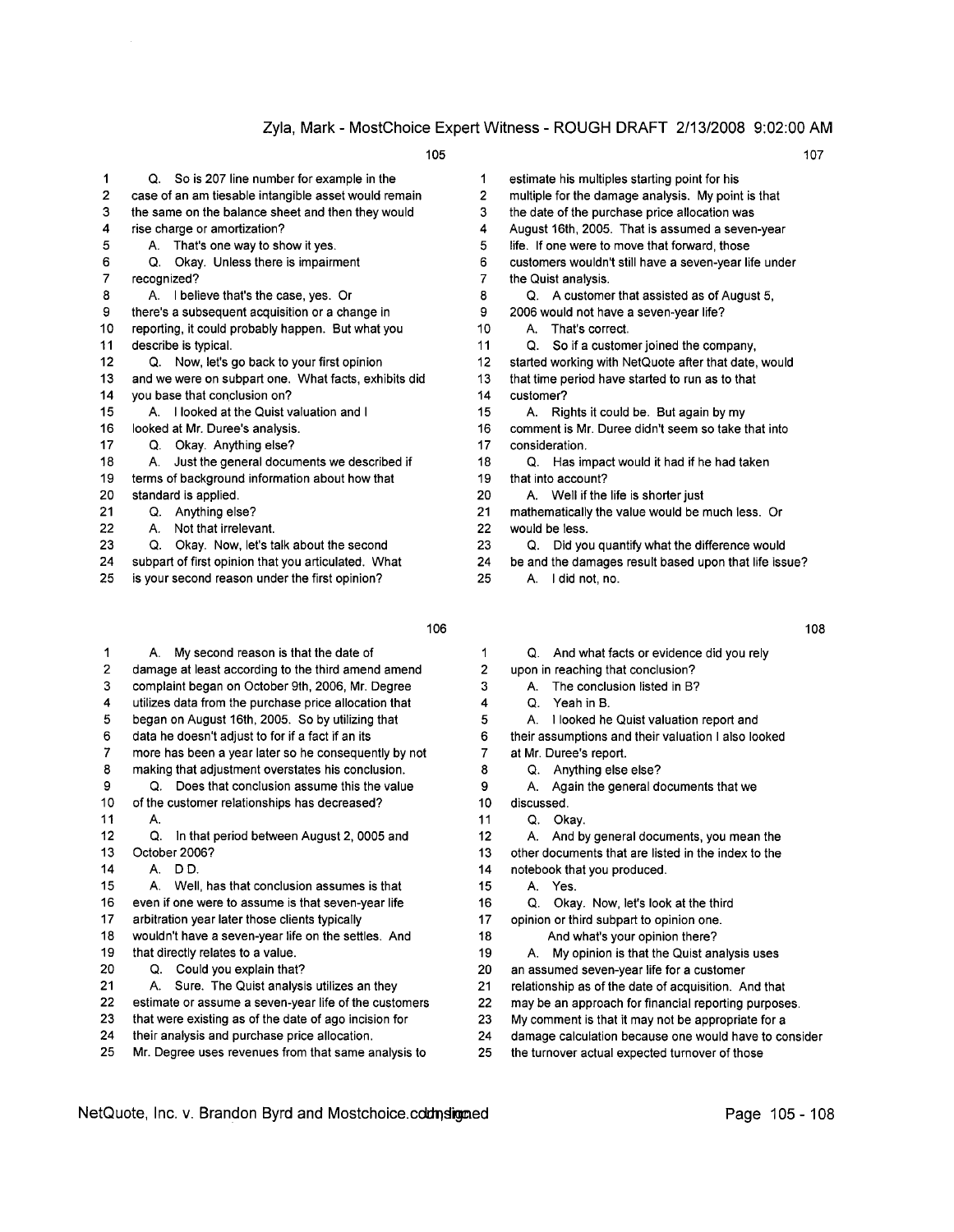| 1  | customers not an assumed life for financial purposes. | 1              |
|----|-------------------------------------------------------|----------------|
| 2  | Now, as part of doing allege valuation<br>Q.          | $\overline{2}$ |
| 3  | under 141, have you ever attempted to determine an    | 3              |
| 4  | expected life for a customer?                         | 4              |
| 5  | I have, yes.<br>А.                                    | 5              |
| 6  | And how many occasions have you done that?<br>Q.      | 6              |
| 7  | Multiple occasions. I don't know offhand.<br>А.       | 7              |
| 8  | Q.<br>What kind of data did you ask for there         | 8              |
| 9  | your client to perform that analysis, typically you   | 9              |
| 10 | look at a for a period of time the customers that     | 10             |
| 11 | existed that started as of a certain date, customers  | 11             |
| 12 | that have left during a time period and you just      | 12             |
| 13 | trace that over periods of time?                      | 13             |
| 14 | Q. And did you consider actual attrition data         | 14             |
| 15 | in arriving at that life?                             | 15             |
| 16 | For reporting purposes or?<br>А.                      | 16             |
| 17 | Ο.<br>Yes.                                            | 17             |
| 18 | It's something that one would consider. I<br>А.       | 18             |
| 19 | may not actually been a remaining useful life for     | 19             |
| 20 | financial reporting purposes.                         | 20             |
| 21 | Q. Okay. Do you consider industry retention           | 21             |
| 22 | rates for customers in doing that sort of an          | 22             |
| 23 | analysis?                                             | 23             |
| 24 | A. You do because that goes the a market              | 24             |
|    |                                                       |                |

25 participant assumption.

| 1  | Q. Would you expect a repetitive valuation            |
|----|-------------------------------------------------------|
| 2  | firm to consider that information?                    |
| 3  | I would think that they would consider<br>А.          |
| 4  | that as part of your analysis yes.                    |
| 5  | Do you consider developments in technology<br>O.      |
| 6  | as impacts as has an impact on customer relationships |
| 7  | in doing that analysis?                               |
| 8  | How do you happen in.<br>А.                           |
| 9  | Do you consider whether or not technology<br>Q.       |
| 10 | is permitting the company to hold onto a customer     |
| 11 | longer as part of that analysis?                      |
| 12 | That may be manager that one could would<br>А.        |
| 13 | consider in estimating remaining life.                |
| 14 | Q. Would you consider the companies's empty           |
| 15 | as relates to retention of customers?                 |
| 16 | You could but again, the concept is market<br>А.      |
| 17 | participant, not specific to an individual entity so  |
| 18 | electronics they have market participant would        |
| 19 | realize the same remaining useful life, then I think  |
| 20 | it would be appropriate, something one would          |
| 21 | consider.                                             |
| 22 | But you would consider something other<br>Q.          |
| 23 | than straight attrition data in looking at 141        |
| 24 | valuation of customers that is correct?               |
| 25 | Is that correct attrition date is just one<br>А.      |
|    |                                                       |
|    |                                                       |

| 109 |  |  | 111 |  |
|-----|--|--|-----|--|
|     |  |  |     |  |

- of the things that one would look at at. It would
- have to be under a market participant assumption for
- remaining useful life.
- Q. How would you ultimately make
- determination of a life for a given customer?
- 6 A. We don't. Etc. up to management.
- Q. Okay. Is there any guidance in literature
- for estimating customer lives?
- A. Yeah. In FAS 142 there's some discussion
- on how one would discriminate remaining useful life.
- There is also in evaluating text there's some remain useful life.
- 13 Q. Do you have any idea has the actually life
- is for NetQuote's customers?
- A. I saw some data that management had
- internally indicated that the remaining life for a
- national accounts was about three years or eye and a
- half years in that local accounts was less.
- Q. And what data was that?
- A. It was in the document I think related to
- a June know apps.
	- Q. If the life of the customer relationships
- is greater than seven years, would that increase the
- 24 damages?
- 25 A. It would have to depend on the
- $110$  112
	- 1 contributory charges and the revenue and the
	- 2 resulting cash flow from that customer. So to
	- 3 determine whether or not that would bin increase the
	- 4 damages so there's other things.
	- 5 Q. Holding all other things constant.
	- 6 A. Typically the longer the life is. If
	- 7 there was positive cash throw just mathematically 8 that would increase the number.
	- 9 Q. Have you ever conducted an audit of
	- 10 financial statements into which a results of a 141
	- 11 valuation were incorporated?
	- 12 A. I have not done any audit work.
	- 13 Q. Okay. Do you have any understanding of
	- 14 has sort of activities what sort of tests an auditor

15 would do to test assumptions about the customer's 16 life?

- 17 A. Yes, I have some idea of that.
- 18 Q. And what would those be?
- 19 A. Well, in general, auditors look at,
- 20 consider the market participant assumption. So they
- 21 look at what other primary indication they hook at
- 22 what other similar companies with some more tiesing
- 23 those same customers at that's one consideration.
- 24 Q. Would you expect PricewaterhouseCoopers to 25 have done so in connection with their financial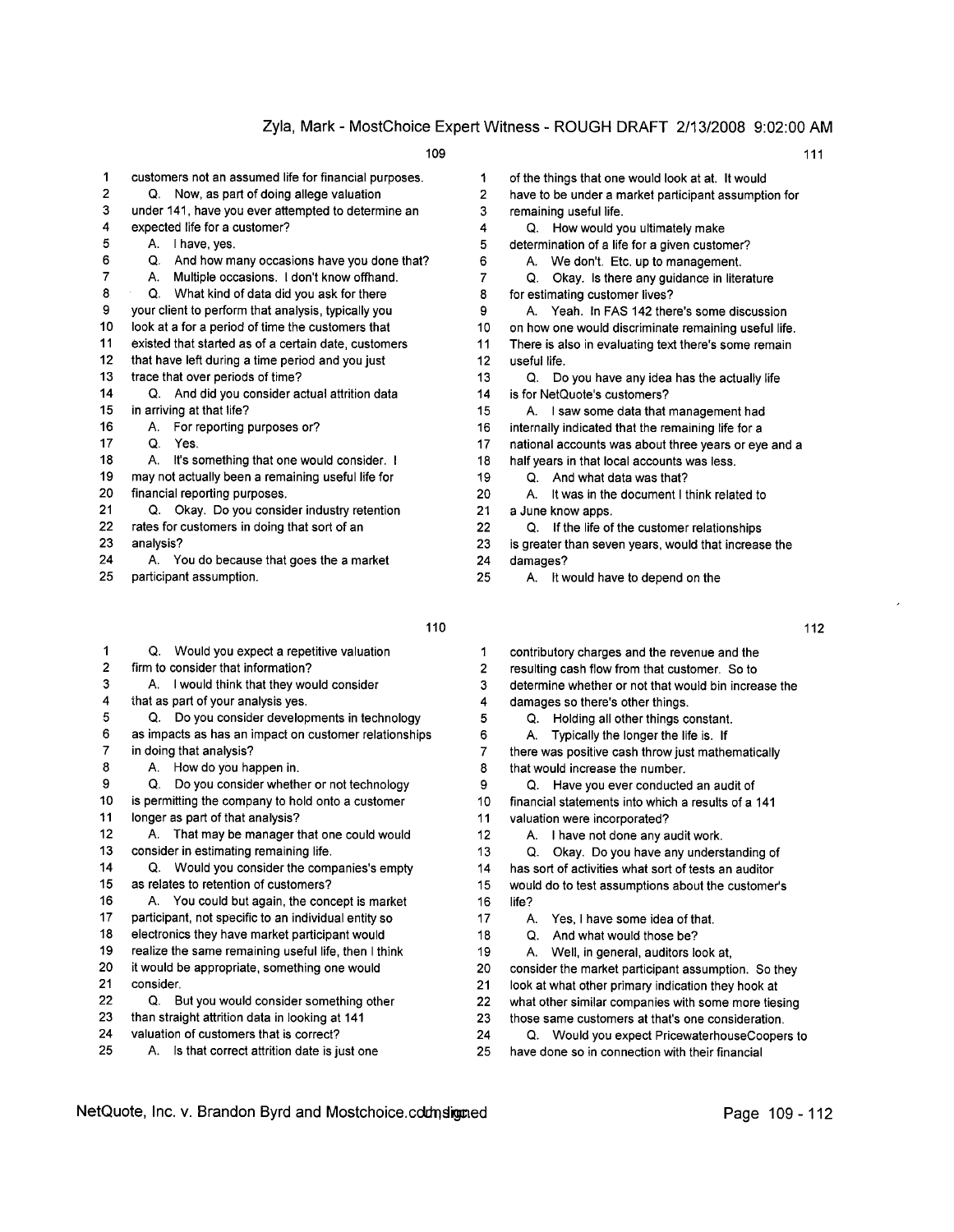1 statements? 1 standards as an auditor is is is permitted to also 2 A. I would think so yes. 2 conduct a FAS 141 valuation far company? 3 Q. Neck they can. 3 4 Q. Is there anything else you would have  $4$  Q. For a the same company? 5 expected PwC to do in connection with its evaluation 5 6 with Quist business valuation report? 6 question. Are you asking if a company auditor that 7 A. Oh, there's a lot of things they would **7** is auditing their client if they're allowed to do the 8 have done. **8 and 1997** and 1997 and 1998 and 1998 and 1998 and 1998 and 1998 and 1998 and 1998 and 1998 and 1998 and 1998 and 1998 and 1998 and 1998 and 1998 and 1998 and 1998 and 1998 and 1998 and 1998 and 1998 and 199 9 Q. Provide some examples, please. 9 Q. Correct. 10 A. Sure. Typically they bring in a valuation 10 A. No they're not. 11 specialist themselves as part of the audit team to 11 Q. Why is is that? 12 review the outside experts report. 12 A. There's an independence issue. 13 Q. So it would be your expectation that PwC 13 Q. What did you mean by that? 14 would actually have an expert review that specific 14 A. Meaning that they would would be auditing 15 report? 15 their own words. They're not allowed to that. 16 A. That's common yes. 16 Q. Is there a different standard of 17 Q. All right. What other things would you 17 independence for attestation work compared to 18 expect? 18 valuation work? 19 A. You're it's very general. You mean in 19 A. I'm not sure I follow that question. 20 terms of how? 20 Q. That wasn't a very good question. 21 Q. With respect to to customer relationships, 21 Attestation attestation? 22 what sort of audit procedures would you expect the 22 Q. Do you have any opinion on the reasonable? 23 auditors to do in validating the conclusions with 23 A. Of the projections that were used in Quist 24 respect to to a value of customer relationships? 24 as valuation of NetQuote's's relationships. 25 A. I've never audited customer relationships 25 A. Only in this con ten that for fair value

| 116                                                   |
|-------------------------------------------------------|
| reporting that under FAS 141 they have to be based on |
| a market participant assumption.                      |
| Q. And what is that opinion?                          |
| The opinion is that that Mr. Duree should             |
| have considered that in his damage calculation.       |
| Q. So record the clear should have considered         |
|                                                       |
| A. Sorry. In my review of Mr. Duree's damage          |
| analyze it doesn't appear that he considered          |
| management projection under 141 have to be prepared   |
| under a market participant assumption. And            |
| therefore, it may be incorrect in a damage            |
|                                                       |
| Q. Now, in that third subpart to your first           |
| opinion, what are the facts, exhibits, documents that |
| you relied upon in arriving at that conclusion?       |
| Are you referring to C?                               |
|                                                       |
| I looked at Mr. Duree' analysis I looked              |
| at the Quist valuation and then again the general     |
| documents that we've been referring to.               |
|                                                       |
| And also I looked at the Juno app memo                |
| that had particular significance.                     |
|                                                       |
|                                                       |

- 
- A.
	-
	- A. Are you let me see if I understand your
- 
- 
- 
- 
- 
- 
- 
- 
- 
- 
- 
- 
- -
	-
	-
	-
	-
- 
- 
- 
- 
- 
- 
- A. The opinion is that that Mr. Duree should
- 5 have considered that in his damage calculation.
	-
- A. Sorry. In my review of Mr. Duree's damage
- 
- 
- 
- 
- 
- 
- 
- -
	-
- 
- 
- -
- 
- 
-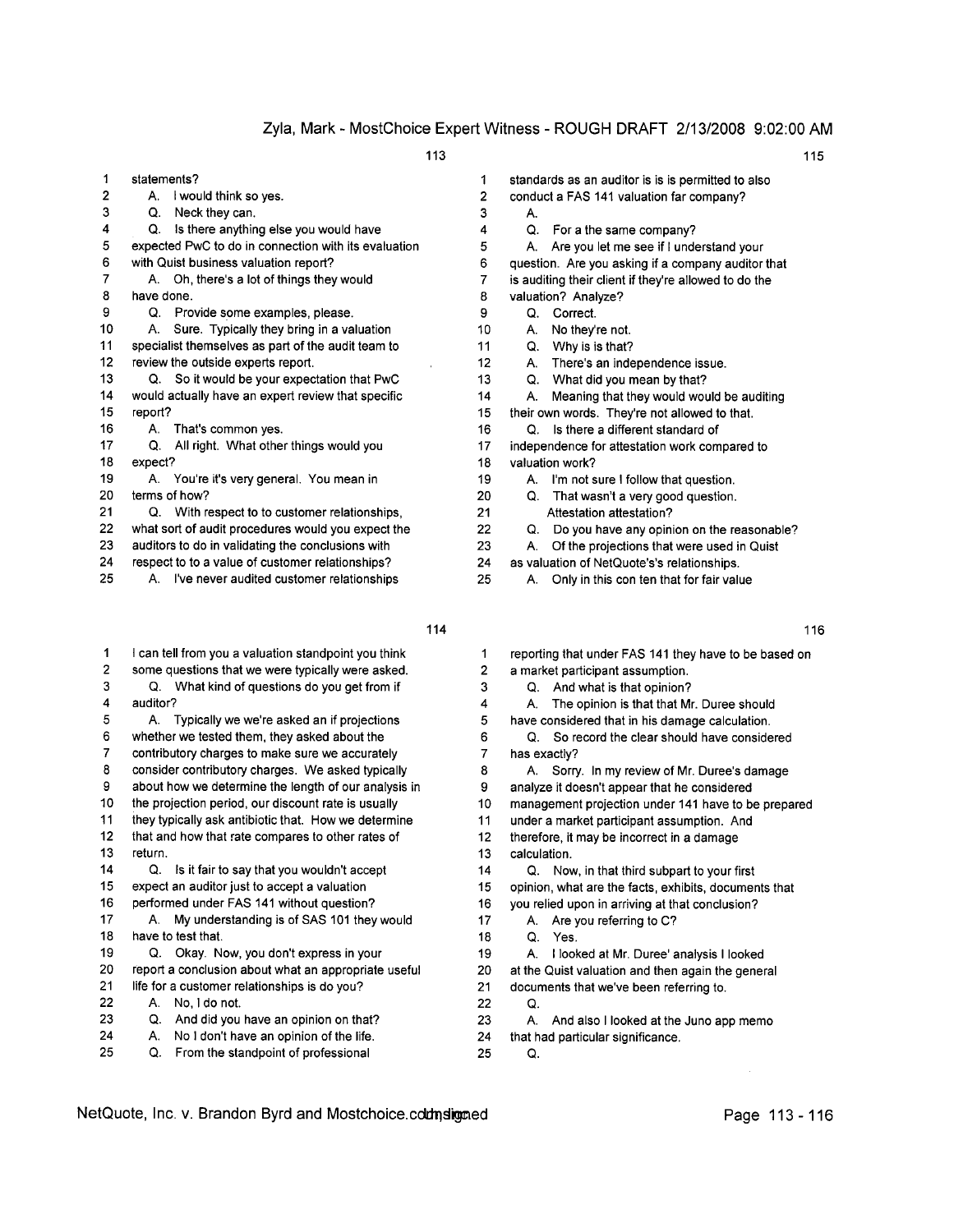|    | 117                                                  |    | 119                                                   |
|----|------------------------------------------------------|----|-------------------------------------------------------|
| 1  | A. And also while I'm thinking about it,             | 1  | My understanding of SAS 101, that they<br>А.          |
| 2  | Mr. Duree's deposition I want to include that's as   | 2  | would have to test management's data.                 |
| 3  | something I consider considered in all of these      | 3  | Q. And from your perspective in valuation,            |
| 4  | opinions.                                            | 4  | would you expect or would you believe that PwC would  |
| 5  | Q. Anything else?                                    | 5  | be required to independently evaluate the conclusions |
| 6  | Not offhand, no.<br>А.                               | 6  | that Quist reached in its valuation to determine      |
| 7  | Do you agree that SAS 73 permits an<br>Q.            | 7  | their reasonableness?                                 |
| 8  | auditor to rely upon the work of an expert under     | 8  | A. What do you mean by that? I'm not                  |
| 9  | certain circumstances?                               | 9  | following you.                                        |
| 10 | A. My understanding of SAS 73 is that an             | 10 | Q. Would you agree that PwC could not rely            |
| 11 | outside expert's work product can be relied on as    | 11 | for the Quist report as audit evidence for the value  |
| 12 | audit evidence in estimating -- or in preparing      | 12 | of the assets unless it determined that Quist had     |
| 13 | financial statements.                                | 13 | reached a reasonable valuation for those intangible   |
| 14 | Q. In order to rely upon Quist valuation as          | 14 | assets?                                               |
| 15 | audit evidence, do you have an understanding of what | 15 | A. As part of the process that we just we've          |
| 16 | PwC was required to do from a procedure standpoint?  | 16 | been discussing, yes I would agree with that          |
| 17 | A. Not -- not having audited -- been an              | 17 | statement.                                            |
| 18 | auditor, I don't know the exact procedures. I do     | 18 | Q. Okay. Have you ever used to results of a           |
| 19 | know from a valuation specialist what typically      | 19 | valuation of 141 valuation in your work as an expert  |
| 20 | happens.                                             | 20 | witness?                                              |
| 21 | Q. Okay. And what from your perspective is           | 21 | I don't think so.<br>А.                               |
| 22 | in valuation typically happens?                      | 22 | Q. Let's take a look at?                              |
| 23 | A. Well, what typically happens in these             | 23 | (Exhibit-279 was marked for                           |
| 24 | engagements, again they typically bring in a         | 24 | identification.)                                      |
| 25 | valuation expert as parts of the audit team who      | 25 | (By Ms. Perkins) I'm handing you what's<br>Q.         |

| 1  |                | reviews the work product of the management's outside  |
|----|----------------|-------------------------------------------------------|
| 2  | expert.        |                                                       |
| 3  | Q.             | Does the auditor typically gain an                    |
| 4  |                | understanding of the valuation specialist's           |
| 5  | competence?    |                                                       |
| 6  |                | A. Yes that's part of it.                             |
| 7  | Q.             | What about experience?                                |
| 8  | А.             | Yes that's part of it as well.                        |
| 9  | Q.             | Does the does the accounting firms's                  |
| 10 |                | expert doctor methods and a-assumption that were      |
| 11 | applied?       |                                                       |
| 12 |                | A. Yes they do.                                       |
| 13 | O.             | And whether those methods and assumption              |
| 14 | were reliable? |                                                       |
| 15 | A              | Yes.                                                  |
| 16 | Q.             | So would you agree that auditing standards            |
| 17 |                | would have required PricewaterhouseCoopers to obtain  |
| 18 |                | an understanding of Quist's methods and assumption to |
| 19 |                | be able to issue an clean opinion?                    |
| 20 | А.             | From my valuation perspective? That's                 |
| 21 |                | seems to be typically the methodology.                |
| 22 | Q.             | Okay. And from your perspective as a                  |
| 23 |                | doing business valuation, would you agree that Price  |
| 24 |                | Waterhouse Coopers was required to test the data that |
| 25 | Quist used?    |                                                       |

| 1             | My understanding of SAS 101, that they<br>А.          |
|---------------|-------------------------------------------------------|
| 2             | would have to test management's data.                 |
| 3             | Q. And from your perspective in valuation,            |
| 4             | would you expect or would you believe that PwC would  |
| 5             | be required to independently evaluate the conclusions |
| 6             | that Quist reached in its valuation to determine      |
| 7             | their reasonableness?                                 |
| 8             | A. What do you mean by that? I'm not                  |
| 9             | following you.                                        |
| 10            | Q. Would you agree that PwC could not rely            |
| 11            | for the Quist report as audit evidence for the value  |
| $12 \,$       | of the assets unless it determined that Quist had     |
| 13            | reached a reasonable valuation for those intangible   |
| 14            | assets?                                               |
| 15            | A. As part of the process that we just we've          |
| 16            | been discussing, yes I would agree with that          |
| 17            | statement.                                            |
| 18            | Q. Okay. Have you ever used to results of a           |
| 19            | valuation of 141 valuation in your work as an expert  |
| 20            | witness?                                              |
| 21            | I don't think so.<br>A.                               |
| 22            | Q.<br>Let's take a look at?                           |
| 23            | (Exhibit-279 was marked for                           |
| 24            | identification.)                                      |
| $\sim$ $\sim$ |                                                       |

- 25 Q. (By Ms. Perkins) I'm handing you what's
	-

| 118 |    |                                                      | 120 |
|-----|----|------------------------------------------------------|-----|
| ì   | 1  | been marked as Exhibit 279.                          |     |
|     | 2  | And I'll represent that that is excerpts             |     |
|     | 3  | from the treatise valuation for financial reporting. |     |
|     | 4  | And did you coauthor this text?                      |     |
|     | 5  | I did, yes.<br>А.                                    |     |
|     | 6  | Now, taking a look if you would, there are<br>Q.     |     |
|     | 7  | page numbers in the upper corners?                   |     |
|     | 8  | Uh-huh.<br>A.                                        |     |
|     | 9  | Q.<br>On Page 154?                                   |     |
|     | 10 | Uh-huh.<br>A                                         |     |
|     | 11 | Q.<br>You see part G where it says customer          |     |
|     | 12 | relationships?                                       |     |
|     | 13 | Yes.<br>А.                                           |     |
|     | 14 | Q.<br>And what are these steps basically that        |     |
|     | 15 | are listed there?                                    |     |
|     | 16 | Has this appears to be is a checklist of<br>A.       |     |
| in. | 17 | just general information data quest.                 |     |
| to  | 18 | And is this the type of data that you<br>O.          |     |
|     | 19 | would expect someone performing a 141 valuation to   |     |
|     | 20 | collect as part of that process?                     |     |
|     | 21 | In general yes.<br>А.                                |     |
|     | 22 | And this is actually suggested prom<br>О.            |     |
|     | 23 | program for gathering that information?              |     |

- 24 A. That's correct yes.
- 25 Q. Though this is like a practitioner's aide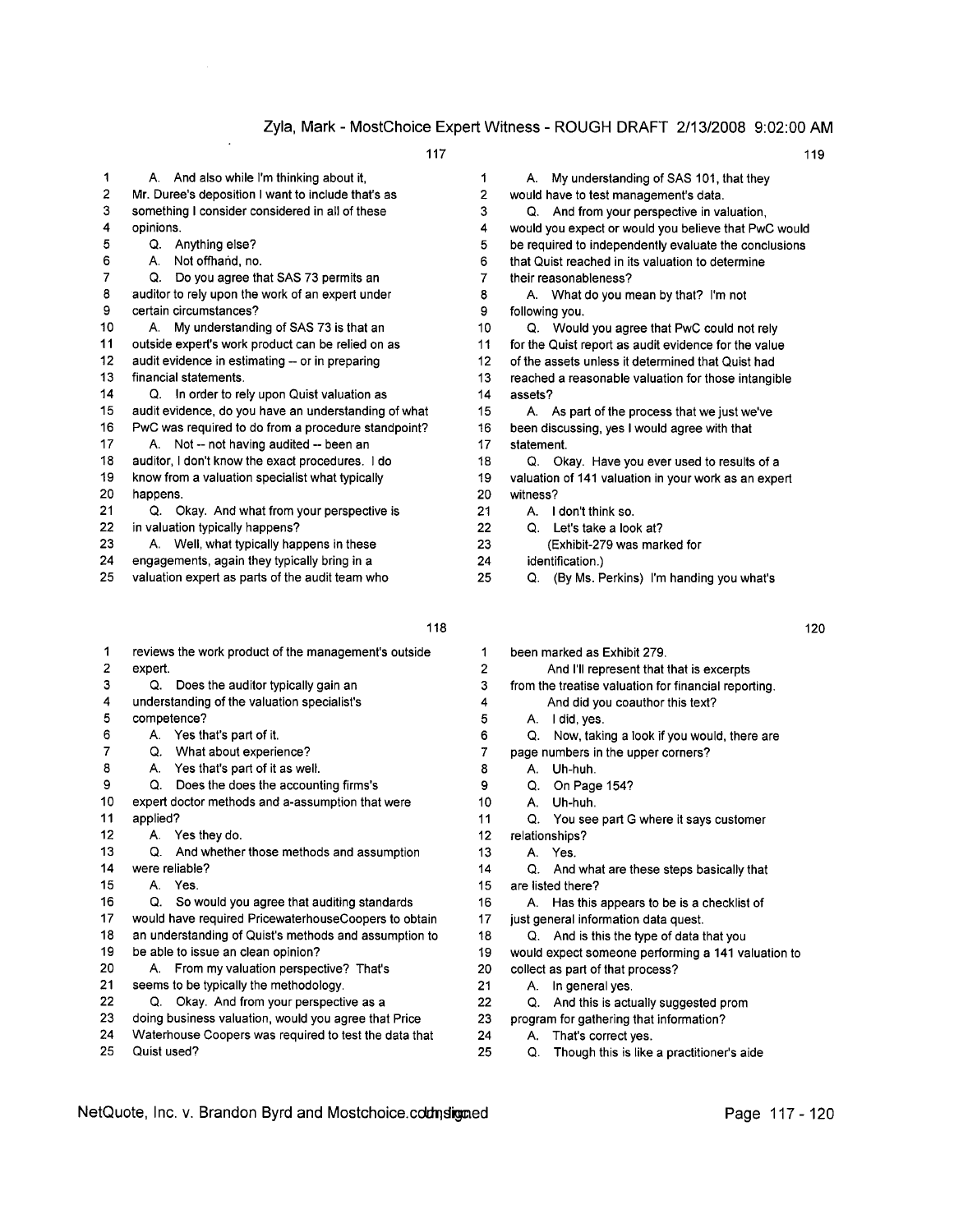1 to arrest property tax first tear no the use in 1 Q. Would you agree that this report was

- 3
	- A. Yeah it's a sample information request. 3 reporting obligations?
- 4 Q. If a firm performing the type of valuation 4
- 
- 7 customer relationships of to be reliable for T 7 in valuation?
- 8 financial statement purposes? 8
- 9
- 10 just general information so it doesn't have anything 10 in this report something that NetQuote had to do as
- 11 to do with methodologies or assumptions, things like 11 part of its ordinary accounting function?
- 12 that, so it I don't have enough information to answer 12 A. As part of the acquisition, they would
- 
- 14 Q. Okay. Taking, flipping forward a couple 14 acquired assets on the balance sheet.
- 
- 16 contained on pages 156 through 159? 16 do that?
- 17 A. That's a model audit program from the 17 A. I would think so, yes.
- 
- 
- 20 like PWC to use as a practitioner's aid in coming up 20 incorporated by NetQuote into its financial
- 21 with its audit of evaluation or 141? 21 statements as of the date of this report?
- 22 A. The AICPA issued a practice aid related 22 A. I believe that's case, yes.
- 23 specifically to valuation of in-process research and 23 Q. Okay. Did you talk with anyone a Quist to
- 
- 25 program to help monitors with one would need to look 25 this report?
	-
- 1 at what kind of procedures that they would go through 1 2 and its reprinted in this - -the text. 2 Q. Do you have any experience with Quist? 3 Q. If an auditor followed a model audit 3 4 program such as this, would that be from your 4 of direct experience, no. 5 perspective in valuation an adequate audit as to a 5 Q. Not a lot direct experience. Do you have 6 given 141 valuation? 6 any? 7 A. I'm an valuation specialist, so I don't 7 8 know. I have no idea. 8 familiar from various industry organizations things 9 Q. Since we've been talking about the actual 9 like that. 10 quit report why don't we taking a look at it. I'm 10 Q. Do you consider Quist to be a reputable 11 handing you will has been previously marked as 11 valuation firm? 12 Exhibit 2 '01. 12 A. Yes, I do. 13 13 Q. Do you consider PwC to be a reputable 14 A. I have it. 14 accounting firm? 15 Q. And this the report that you were refer 15 A. I do. 16 referring to as the allocation of the purchase price 16 Q. And in Europe experience, does PwC adhere 17 resort? 17 to an appropriate professional standards in 18 A. Yes appears to be. 18 Conducting auditses? 19 Q. Okay. And Mr. Duree reviewed this as 19 A. In my experience yes audits fix fix. 20 apart of his work in the case? 20 Q. If an auditor performed the kinds of 21 A. Yes he appeared to rely heavily on the 21 inquiry that we've been talking about of a FAS 141 22 report. 22 analysis, would you consider that to be reliable 23 Q. And you would agree that this report 23 audit evidence of a the value of though intangible 24 wasn't prepared in connection with the litigation? 24 assets? 25 A. I agree. 25 A. I'm not sure I follow that question.

121 123

2 gather data to perform the valuation? 2 prepared as NetQuote ordinary operations in financial

- A. I'm not sure has that means.
- 5 followed these procedures and gathered this 5 Q. Did NetQuote have to prepare this report

6 information, would you consider the valuation the 6 or did NetQuote have 0 retain one so someone to prep

- A. No. They could have done it internally.
- A. This these this is just a checklist of  $9$  Q. Oh, I see. So was the analysis contained
	-

- 
- 13 that question. 13 have to, under FAS 141, list the fair value of the
	-
- 15 of pages, or further on to Page 156, what is 15 Q. So they had to an analysis to be able to
	- -
- 18 AICPA's IPR ^ practice aide. 18 Q. Okay. Now, you understand that the values
- 19 Q. So this is a program for auditing firm 19 in this report for the intangible assets have been
	-
	- -
	-
- 24 development. As part of that practice, they list a 24 determine what procedures they followed in preparing
	- - A. Did I not.
		-
		- A. I'm familiar with their name but not a lot
		-
		-
		- A. Other than that I know name I'm just
		-
	-
	-
	-
	-
	-
	-
	-
	-
	-
	-
	-
	-
	-
	-
	-
	-

- 
- 122 124
- -
	-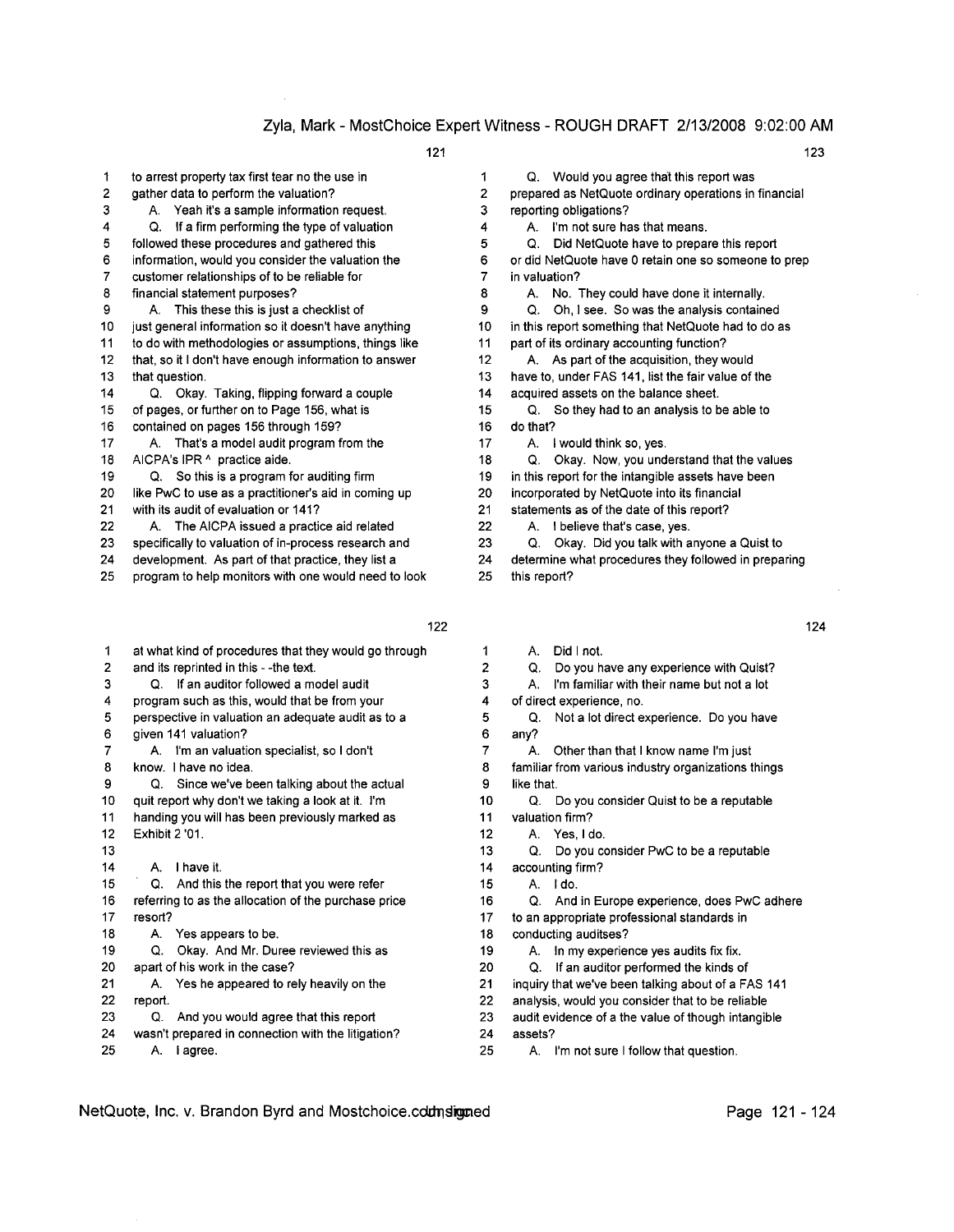| 1  | customers actually received more than one false       | 1              | Othe<br>А.            |
|----|-------------------------------------------------------|----------------|-----------------------|
| 2  | application from Byrd?                                | $\overline{2}$ | the docume            |
| 3  | A. Oh, I don't know. I assume -- I believe            | 3              | Q.<br>1 <sub>ma</sub> |
| 4  | that some of the of them did actually in review some  | 4              | okay let's tu         |
| 5  | of the documents.                                     | 5              | third opinior         |
| 6  | Q. And does this mean that a company could            | 6              | My t<br>А.            |
| 7  | never recover nor type of conduct if the customer     | 7              | with the Mr.          |
| 8  | losses were within its normal attrition rate?         | 8              | his damage            |
| 9  | MR. ISENBERG: Object to the form.                     | 9              | Q. Allın              |
| 10 | THE WITNESS: No, no. The point of my                  | 10             | agree with?           |
| 11 | opinion is that within the attrition rate that's      | 11             | A. Wel                |
| 12 | already considered in his analysis, that 159          | 12             | Mr. Duree o           |
| 13 | could possibly be in that normal attrition.           | 13             | to be a valu          |
| 14 | Q. (By Ms. Perkins) So you're not saying              | 14             | discounting           |
| 15 | that these 159 didn't actually receiving applications | 15             | with the dis-         |
| 16 | from Byrd?                                            | 16             | a 25 percer           |
| 17 | No. I'm saying that I don't think that<br>A.          | 17             | application           |
| 18 | Mr. Duree actually in my review of his deposition his | 18             | Q.<br>So <sub>1</sub> |
| 19 | report actually demonstrated causation of those       | 19             | discounting           |
| 20 | specific accounts.                                    | 20             | Yes<br>А.             |
| 21 | Q. And do you have an opinion as to causation         | 21             | You<br>Q.             |
| 22 | on those specific accounts?                           | 22             | rate?                 |
| 23 | I do not, no.<br>А.                                   | 23             | Yes<br>А.             |
| 24 | Now, going back to that opinion No. 2 as I<br>Q.      | 24             | Q.<br>Anc             |
| 25 | guess I've come to call it, on has facts and evidence | 25             | The<br>А.             |
|    |                                                       |                |                       |

- 2
- 
- 
- 5 Mr. Byrd. I did not find where Mr. Duree specific 5 did that you objected to?
- 6 specifically said that these accounts were impacted. 6
- 
- 
- 9 and said this account left because of this alleged 9 contributory charges, or the actual cash flow that
- 
- 
- 
- 13 A. No. My opinion is Mr. Duree should have 13 relationship the discount revenue flow? 14 sheen causation. 14 A. Actually he doesn't. He skips over that.
- 15 Q. Okay. Anything else else that you relied 15 But if you follow his logic, that's what he's
- 
- 17 A. May have been some of the supporting 17 relationships.
- 
- 
- 
- 22 Q. Anything else? 22 believe.
	-
	-
- 25 at to refresh your recollection on that? 25 relationship?

| $\mathbf 1$    | Other than just thumbing through some of<br>А.        |
|----------------|-------------------------------------------------------|
| $\overline{2}$ | the documents to see if it strikes me but no.         |
| 3              | I may have you do that during a break but<br>Q.       |
| 4              | okay let's turn to your third opinion what is your    |
| 5              | third opinion?                                        |
| 6              | My third opinion is that I don't agree<br>А.          |
|                | with the Mr. Mr. Duree ace methodology in calculating |
|                |                                                       |

- 8 his damage estimate. 9 Q. All right. What specifically don't you
- 10 agree with?

- 11 A. Well there's a number of things. One,
- 12 Mr. Duree calculates a multiple of what he pure sorts
- 13 to be a value of the customer relationships by
- 14 discounting revenue at 25 percent. I don't agree
- 15 with the discounting of revenue. I don't agree with
- 16 a 25 percent discount rate. I don't agree with the
- 17 application of the multiple to start with.
- 18 Q. So you don't disagree -- you disagree with
- 19 discounting revenue?
	-
- 21 Q. You disagree with the 25 percent discount
- 
- 23 A. Yes.
- 24 Q. And what was the third thing?
- 25 A. The third thing is the application, how he
- *130* 132
- 1 did you rely to reach that conclusion? 1 applies a multiple to come up with a conclusion of
	- A. I looked at Mr. Duree's report I looked at 2 value of customer relationships.
- 3 highway deposition and I went through his analysis to 3 Q. Okay. With respect to discounting
- 4 estimate which accounts may have been impacted from 4 revenue, what do you mean? What do you mean that he
	- A. He calculates value of customer of the
- 7 He did a visual analysis and some purported 7 entire customer relationship by discounting revenue.
- 8 statistical analysis, but he didn't actually point 8 He doesn't takes into consideration expenses,
	-
- 10 action. **10** action.
- 11 Q. And you don't have an opinion on whether 11 Q. Does Mr. Duree actually state in his
- 12 or not a given account left because of the action? 12 report that the entire value -- entire value of the
	-
	-
	-
- 16 upon in arriving at your conclusion? 16 implying, that's the value of the entire customer
- 18 documents that I looked through. 18 Q. Well, didn't Duree actually state in his 19 Q. Do you recall specifically which 19 report that the discounted revenue stream associated
- 20 supporting documents those would have been? 20 with the customers total the \$123 million?
- 21 A. I don't, not at this point. 21 A. Yeah. He calls it a calculation, I
	-
- 23 A. Nothing that comes to mind. 23 Q. Okay. And is that the same discounted
- 24 Q. Is there anything else that you could look 24 revenue stream the same thing as the value of a
	-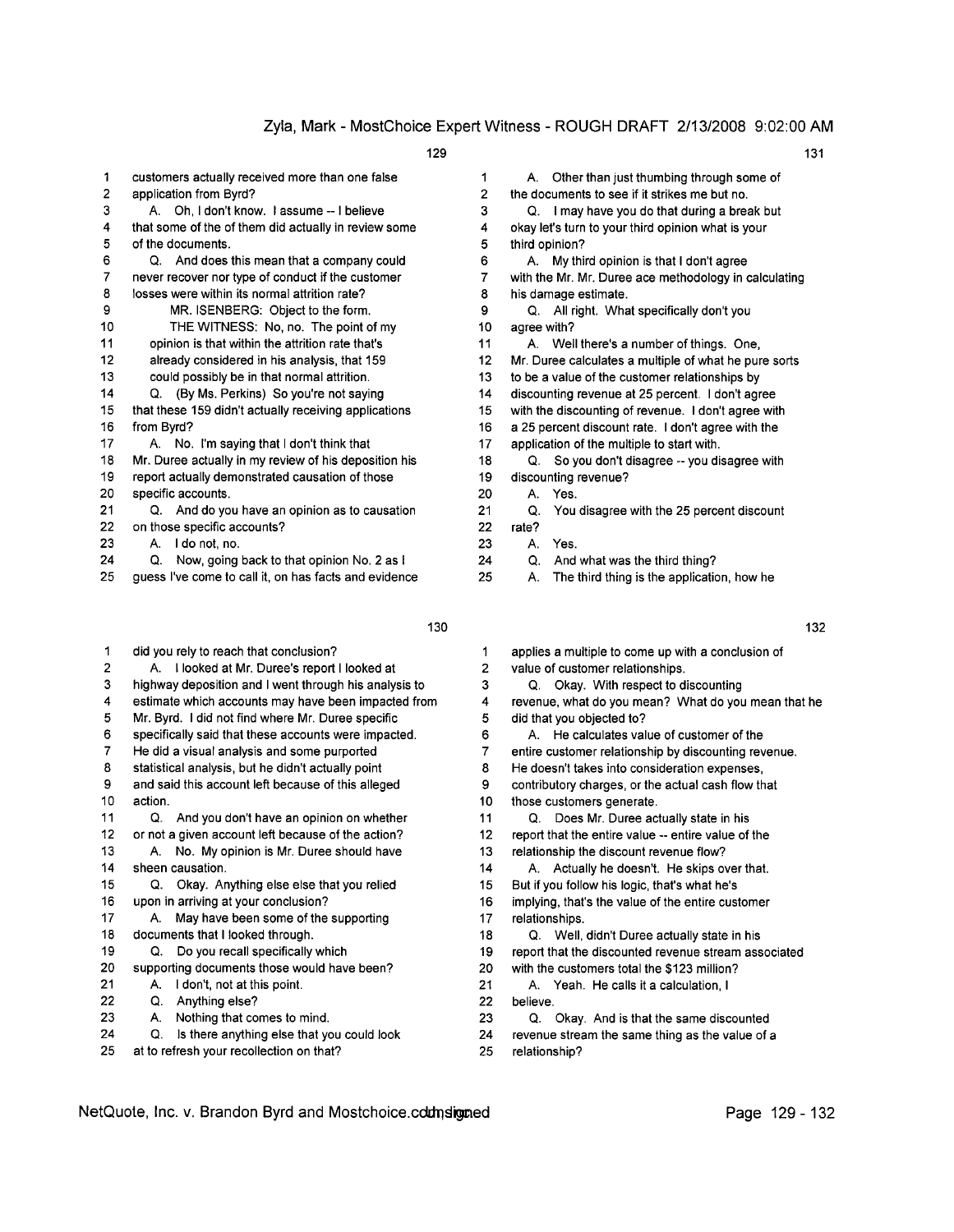| 1              | A. Yes. Inherently he's calculating the                | 1  | different I if we're looking at NetQuote's's actual  |
|----------------|--------------------------------------------------------|----|------------------------------------------------------|
| $\overline{2}$ | value of the entire customer relationships through     | 2  | experience and how it was damaged, can you identify  |
| 3              | how he use that's calculation.                         | 3  | any employee salaries that are saved as a result of  |
| 4              | Why is that?<br>Q.                                     | 4  | the loss of these customers?                         |
| 5              | A. Well what he does is he discounts the               | 5  | MR. ISENBERG: Object to the form.                    |
| 6              | total revenue attributed to a customer relationships   | 6  | THE WITNESS: No. 11 didn't that's not                |
| 7              | from the Quist valuing, discounts it at 25 percent,    | 7  | my opinion.                                          |
| 8              | comes up with a number. He applies that number in      | 8  | Q. (By [1] Ms. Perkins) Okay and can you             |
| 9              | and compares it to revenue as of the date of the       | 9  | identify any operating expenses that it saved as a   |
| 10             | Quist valuation and comes up with a multiple of 3.2.   | 10 | result of losing these 159 customers?                |
| 11             | He then applies the multiple of 3.2 to his             | 11 | A. No. Again, that's not my opinion.                 |
| 12             | calculation of the 159 lost customers to estimate      | 12 | Okay. Now, hypothetically, let's say that<br>Q.      |
| 13             | what the value of the loss of those customers are,     | 13 | NetQuote were to be awarded the amount that is set   |
| 14             | his conclusion of value.                               | 14 | forth in Duree's report for customer relationship    |
| 15             | Q. Okay. But is that the same as concluding            | 15 | losses. Would that recovery be taxable as income?    |
| 16             | that the total of the entire value of the customer     | 16 | I don't know specifically.<br>А.                     |
| 17             | relationship is the \$123 million or is that the value | 17 | Q. Okay. Are customers always -- is the              |
| 18             | of the revenue stream?                                 | 18 | addition of a customer always going to increase the  |
| 19             | A. Well if you follow logic and if he                  | 19 | company's incremental costs?                         |
| 20             | conclusion value of loss of customer by fly that       | 20 | That's a hypothetical question. I depends<br>А.      |
| 21             | pulling that multiple how he calculates that multiple  | 21 | to understand facts and circumstances.               |
| 22             | of has to be a valuation of the entire customer list.  | 22 | Q. So there a situation in which a company           |
| 23             | It's logic.                                            | 23 | could add a customer without adding inchemical costs |
| 24             | Now, a little further on in your report on<br>Q.       | 24 | hypothetically?                                      |
| 25             | page 13 it appears that you take issue with Mr. Duree  | 25 | A. Again I can't recall of any specific but          |

- 1 not including what you call contributory charges; is 1 again that's not my opinion.
- 
- 3
- 
- 5 actually loss as a result of Byrd's malicious 5
- 
- 8
- 
- 10 discount revenues, there are costs associated 10 of a customer's relationship?
- 
- 
- 13 percent of NetQuote's customer base, correct? 13 particular customers.
- 
- 
- 16 costs that NetQuote would have saved by losing those 16 A. I wouldn't term it as handicapping. What 17 customers? 17 it does is it quantifies risk of actually achieving
- 18 A. Again I'm not quantifying cost savings. 18 projected cash flows.
- 19 What my opinion is that you can't making an 19 Q. So is it in simplistic terms a fair
- 
- 
- 22 expenses associated with generating those revenues. 22 projected revenue is?
- 
- 
- 25 Q. Well so let me ask the question little bit 25 discount rate in your work in valuation for customer
- 134 136
- 2 that correct? 2 Q. Is it ever acceptable in your opinion not A. That's correct yes. 3 to deduct contributory charges had you're doing an 4 Q. Assuming that a 159 customers were 4 analysis such as the one Andrew performed here? A. There may be certain circumstances but I 6 applications what cost savings is NetQuote realize as 6 don't think of any as I sit here today. 7 a result of losing these customers? 7 Q. Turning to the discount rate that you A. I don't know if they realized any cost 8 identified, the 25 percent, what relationship or what 9 savings. My opinion is that in if one were to 9 is a discount rate reflect in the aunts of the value 11 additional costs with achieving those revenues. 11 A. The discount rate would reflect the risk 12 Q. And a 159 customers is less than one 12 of actually achieving cash flows generated by those 14 A. I believe that to be the case, yes. 14 Q. So in laymen's term would a discount rate 15 Q. Okay. And so can you identify specific 15 be sort of handle capping the revenue stream? 20 assumption that we're going to get checks revenue 20 relationship to say the higher the discount rate the 21 from customers without also appropriately including 21 lower the probability of achieving whatever the
- 23 Also with other assets that assist in generating 23 A. The greater the risk, the lower the value.
- 24 those revenues. 24 Q. Okay. Have you ever previously selected a
	-
- NetQuote, Inc. v. Brandon Byrd and Mostchoice.cddnsigned Page 133 136

- 
- 
- 
-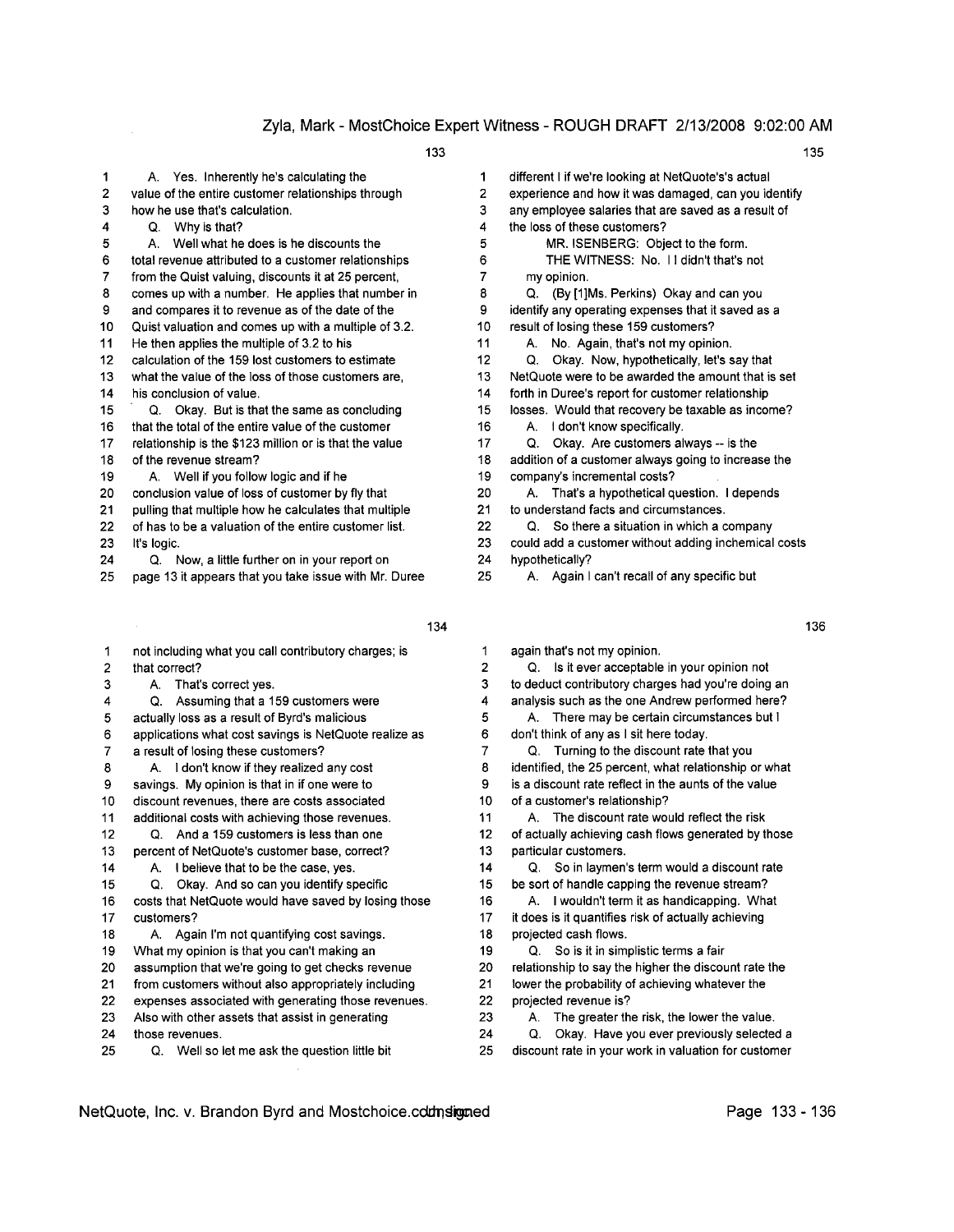- 1 relationships? 2 A. Have I -- I'm sorry can you rephrase that? 3 Q. Sure have you in performing busy valuation 4 selected a discount rate to allay in customer 5 relationships? 6 A. Yes, I have. 7 Q. And has have you considered in doing that? 8 A. Considered the weighted average cost of 9 capital of the entire company. I considered what 10 other assets were contributing to a generate 11 radiation of those particular cash flows an I 12 considered rates relative rates of return on those 13 other assets. 14 Q. Anything else? 15 A. Well, there's market based data that all 16 enters into that. 17 Q. Such as what? 18 A. Well in calculating the weighted average 19 cost of capital it's typically for from market 20 derived data. 21 Q. Do you consider the life hood of the
- 22 customer remaining with the company in the discount
- 23 rate?
- 24 A. That's part of the risk of actually
- 25 achieving those cash flows, so yes.
- 1 Q. In a 25 percent rate reflective of a 2 greater discount than just a cost of money for year?
- 3 A. I'm not sure what that means.
- 4 Q. Well, is there just -- backup.
- 5 What is the weighted average cost of
- 6 capital?
- 7 A. Weighted average cost of capital is a
- 8 weight of of total sources of capital on an after tax
- 9 basis that the capital that contributes to a company
- 10 required rate of return on capital. Usually it's
- 11 made up of after tax cost of department and return on
- 12 equity weight of the relative weightings.
- 13 Q. Do you know what NetQuote's average cost 14 of weight was in this time frame?
- 15 A. Quist calculated it at 25 percent I
- 16 believe.
- 17 Q. Now, you're assuming correct that a
- 18 25 percent discount rate is not sufficiently high; is
- 19 that correct?
- 20 A. No. What my opinion is is that given
- 21 Quist's calculation of a weighted average cost of
- 22 capital, is based on after tax cash flows that it
- 23 would be inappropriate to apply it to a revenue
- 24 stream that is pretax without inclusion of any
- 25 expenses in contributory charges.

137 139

- 1 Q. Do you have any opinion as to has an 2 appropriate discount rate would be here? 3 A. Not specifically New York City. 4 Q. Okay. And if hypotheticallyyou were to 5 do an analyze and determine that a 15 percent 6 discount rate were more appropriate, all other 7 factors staying equal that would that result in 8 higher amount of damages? 9 A. Hypothetically 15? Well given the 10 relative first of all given the relative nature 11 weighted average cost of tax and after tax cash flows 12 an we're talking about pretax revenue it wouldn't be 13 lower the discount rate would not be lower. But if 14 you gnatally if it were lower it would result in 15 higher value. 16 Q. Okay. Have you ever done a damages 17 analysis on behalf of a plaintiff in your work as an 18 expert? I mean not as a party. On behalf of the 19 side who is trying collect the damages as opposed to 20 a rebuttal? 21 A. Yeah Atomic Fusion I believe. D D the 22 Department of Transportation. 23 Q. Did you have a methodology that you
- 24 applied in the aye to come I am I'm sorry are you

- 25 finished?
- 1 A. I am yes.
- 2 Q. I'm sorry. Did you have a methodology 3 that you applied in the Atomic Fusion case to come up
- 4 with a damages calculation?
- 5 A. We -- yes, we did.
- 6 Q. And what was that?
- 7 A. Well, if that particular case the company
- 8 eventually went public. So we traced the amount of
- 9 shares that Atomic Fusion should have received and we
- 10 just traced it as the company was bought and became a
- 11 public company.
- 12 Q. Okay. What about in the Department of
- 13 Transportation matter?
- 14 A. In that particular matter, it involved a
- 15 sports complex. We looked at the valuation work done
- 16 by another expert and we commented on rates return
- 17 that were utilized in that particular matter.
- 18 Q. If NetQuote had retained you to do an
- 19 analysis of its damages here what methodology would 20 you you have applied?
- 21 A. D D.
- 22 A. What I would have considered is first an
- 23 unfortunately I would have look at the individual
- 24 customers to see if I could establish some sort or
- 25 caution to be customers first of all.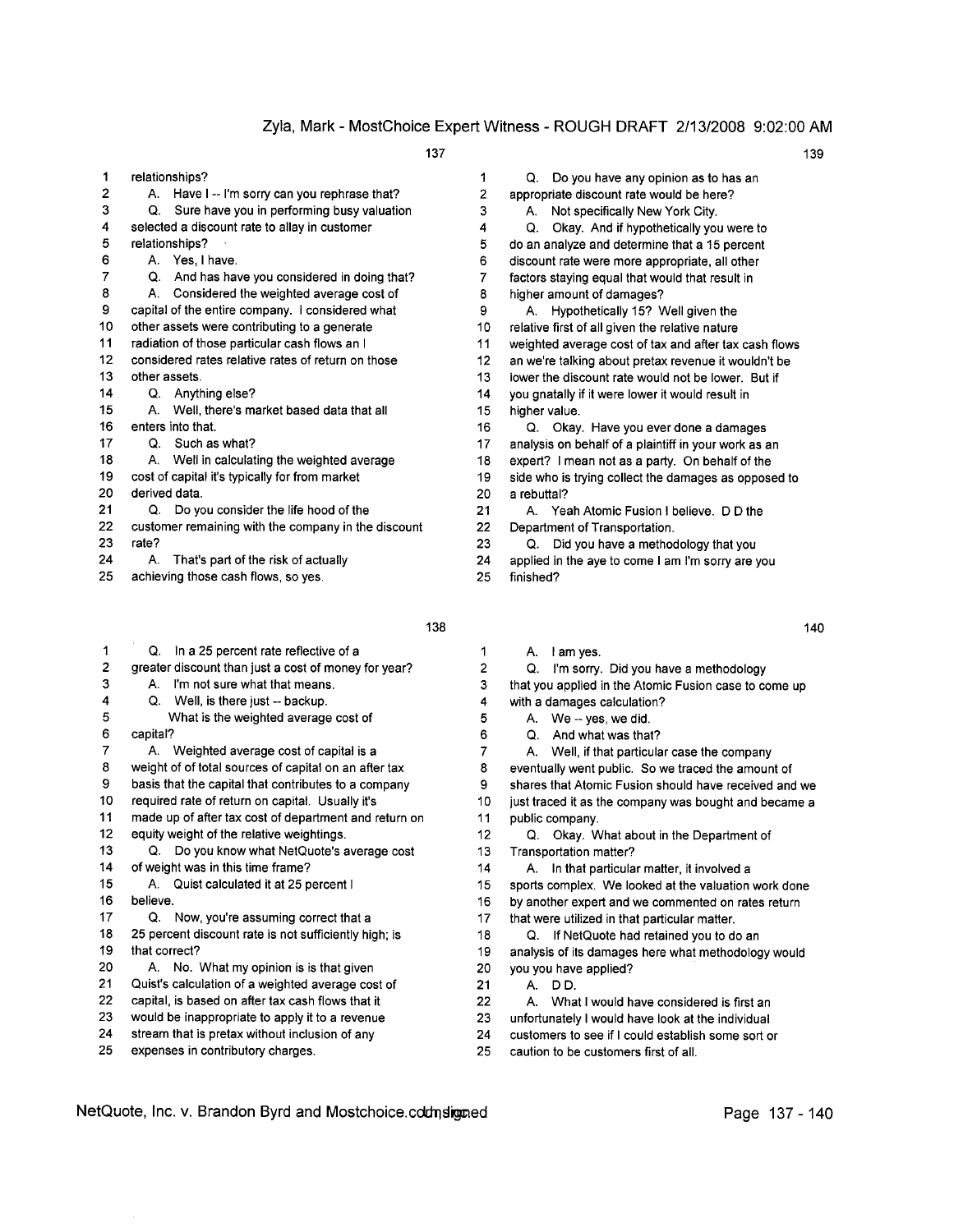|               |             |                                                       | . |
|---------------|-------------|-------------------------------------------------------|---|
| 1             | Q.          | What would you have looked at there?                  |   |
| 2             | А.          | Likely have seen if management had any                |   |
| 3             |             | additional data of why he left the firm and no longer |   |
| 4             |             | became customers.                                     |   |
| 5             | Q.          | So is this in regard to what Mr. Mr. Duree            |   |
| 6             | considered? |                                                       |   |
| 7             | A.          | I believe that would be a case, yes.                  |   |
| 8             | Ο.          | I see. Would you have considered the                  |   |
| 9             |             | account data that the Mr. Duree considered as well?   |   |
| 10            | А.          | I would have likely approached it                     |   |
| 11            |             | differently than Mr. Duree.                           |   |
| 12            | О.          | How would you you have approached it?                 |   |
| 13            | А.          | Well, his report and his deposition looks             |   |
| 14            |             | like he just did a visual inspection an just made his |   |
| 15            |             | open judgment of why which accounts were affected. I  |   |
| 16            |             | would have actually taken it a step further to milk   |   |
| 17            |             | sure is that they were actually affected.             |   |
| 18            | О.          | How old you have done that?                           |   |
| 19            | А.          | Talked to management, see in what internal            |   |
| 20            |             | management have management talk the a customers       |   |
| 21            | possibly.   |                                                       |   |
| 22            | Q.          | Anything else?                                        |   |
| 23            | А.          | In terms of establishing causation?                   |   |
| $\sim$ $\sim$ |             |                                                       |   |

- 24 Q. Yes.
- 25 A. Just explored with management, you know,
- 1 the reasons for leaving.
- 2 Q. Why a given customer might have left?
- 3 A. That's correct. Yeah looked at historical
- 4 reasons possibly that customer have left, things like 5 that.
- 6 Q. And assuming that did you that and reached
- 7 some conclusions as to causation based on your
- 8 analysis what would you have done to quantify?
- 9 A. I would have had it working with
- 10 management tried to estimate the cash flow that
- 11 result that would have resulted from those customers
- 12 but for the alleged action of the in the damage
- 13 claim.
- 14 Q. And how would you have done that?

15 A. Similar methodology that the Quist used in 16 their allocation of purchase price.

- 17 Q. Meaning you would have gotten projections
- 18 from management on what sort or expected sales and 19 attrition for those customers?
- 20 A. Yes, for the customers that I could
- 21 determine there was some causation, yes.
- 22 Q. Okay. How will ultimately would you have
- 23 determined if a customer if there was causation how
- 24 old you have made that determination?
- 25 A. If there were some evidence that said yeah
- 
- 1 I left because of this action.
- 2 Q. So if a customer didn't say hey yeah I
- 3 left because of this action then you would consider 4 that customer not to be included within the possible
- 5 damages group?
- 6 A. Well it's one thing I would are
- 7 considered. There may have been other things to 8 consider. But in establishing causation I would look 9 at some direct relationship from the alleged action.
- 10 Q.
- 11 A. To why a customer left.
- 12 Q. Would you have considered the number of 13 applications that a customer got, number arrest
- 14 malicious applications that a customer received? 15 A. I certainly would have probably considered
- 16 that, yes. 17 Q. Okay. And would you have considered the
- 18 timing of the customer terminating its relationship 19 relative to receiving those applications?
- 20 A. I would. And I would have tried to
- 21 confirm that even though it looked like that that may
- 22 have been a result of the action, maybe confirmed 23 that.
- 24 Q. And confirmation would be through
- 25 discussions with management?

- 
- 1 A. Well, management if they had any 2 additional information they had feed book from the 3 customers. If there was some abnormal nationality 4 possibly interview the customers themselves.
- 5 Q. Now, going back to the themselves pulling 6 a number on a piece of it, so I think you said that 7 you would estimate is cash flow that would have 8 resulted from that customer using methodology similar
- 9 to that applied by Quist in its report?
- 10 A. I would have considered that, yes. The
- 11 value of the loss lost customers in the cash flow
- 12 that they would have generated but for an action and
- 13 the methodology a common methodologies is similar to
- 14 what Quist used in their estimate of the value of the
- 15 customer relationships and the purchase price 16 allocation.
- 17 Q. In what other steps would you have taken? 18 A. And and and.
- 19 A. Weill would have established a discount 20 rate that is commensurate with a risk of those
- 21 customers.
- 22 Q. Okay. How old you have gone about doing 23 that?
- 24 A. I would have looked at the weighted
- 25 average cost of capital. I would have possibly

- 
- 
- $142$  144
- 
- 
-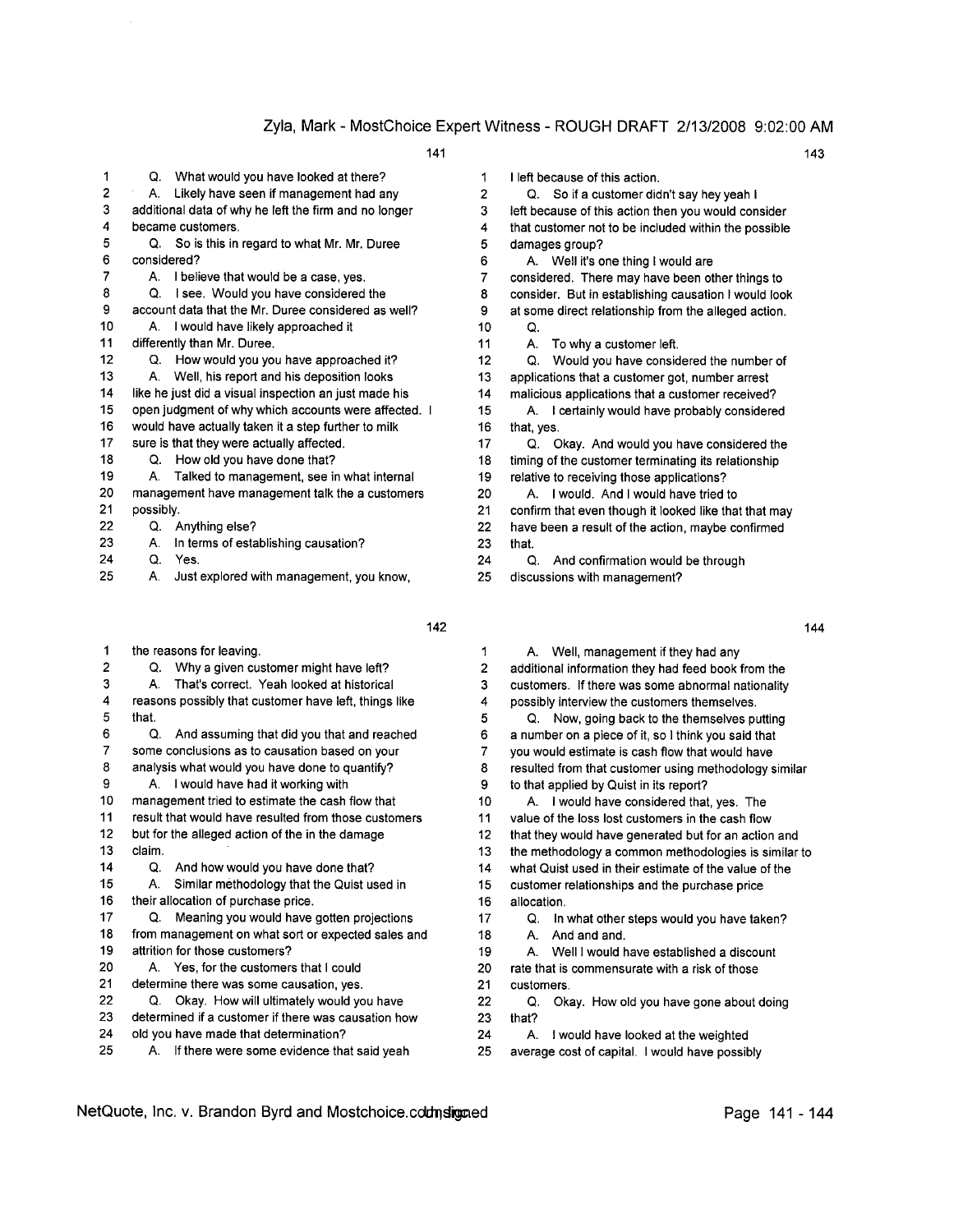- 1 looked at what other assets or I would definitely
- 2 look add has other assets contribute though that and
- 3 looked at required rates of return on those other
- 4 assets and made sure that it all fit within the
- 5 weighted average cost of capital.
- 6 Q. How old you will determined fit fit within
- 7 tuberculosis weight?
- 8 A. Well, if you think about in terms of
- 9 balance sheet on the right hand side of the balance
- 10 sheet the required return on the a modified balance
- 11 sheet would be the weighted average of cost because
- 12 you have debt and equity. Algebraically since the
- 13 balance sheet balances, the weighted average return
- 14 on assets would have to equal or approximate the
- 15 weighted averaged cost of capital. That's one way
- 16 valuation analysts look to see if the required rates
- 17 of return on intangible assets makes sense.
- 18 Q. Anything else?
- 19 A. No.
- 20 Q. And can you think of any other steps that
- 21 you would have a taken to conduct such a damages
- 22 amortized had you been returned by Netquote?
- 23 A. Well in general in refining what Mr. Duree
- 24 did, that's the approach I would have likely taken.
- 25 Q. Okay. But?

- 1 A. But there may be others; I don't know. 2 Q. I'm going to hand you what's has been 3 previously marked as Exhibit 202. Do you recognize 4 that document? 5 A. I do, yes. 6 Q. Was what is this document? 7 A. This is a valuation another valuation 8 prepared by Quist valuation on the common stock of 9 NetQuote holdings as of February 20th antibiotic 10 action 2007. 11 Q. Did you rely on this report in forming 12 your opinions? 13 A. I looked through the report but I did not 14 use as a direct relationship. 15 Q. Why not? 16 A. Because it didn't have information that I 17 needed to form my opinion. 18 Q. Okay. What is the purpose or what do you 19 understand to be purpose of this report? 20 A. I believe it's for tax reporting purposes 21 under Section 409 A. 22 Q. And would that be for reporting of
- 23 employee compensation? 24 A. Yes. It would.
- 25 Q. Okay. So there we talked about earlier
- 1 about valuing stock options in order to report 2 compensation to employees. Is this a report that 3 would be prepared as parts of that obligation? 4 A. Yeah. Typical 409 A valuation is 5 estimating fair market value of equity on a per 6 A pers year basis for granting options. 7 Q. Okay. And then you use that to determine 8 your stock option compensation expense; is that 9 correct? 10 A. For tax reporting purposes.
- 11 Q. For tax reporting.
- 12 A. Yes.
- 13 Q. Getting back to financial statements
- 14 generally, has are financial statements used for?
- 15 A. Well, a variety of things. Primarily
- 16 financial statements are used by management to gauge
- 17 the financial condition an operating performance of a
- 18 company. It's also utilized by investors and lenders
- 19 in that particular company as well.
- 20 Q. So in a case of a public company, would
- 21 members of the public be relying upon financial
- 22 statements potentially in making investment
- 23 decisions?
- 24 A. Potentially, yes.
- 25 Q. And in a context of a private company
- 
- 1 would a private company use its financial statements
- 2 for for example to go the a bank to get a loan?
- 3 A. That could be one reasonable, yes.
- 4 Q. Okay. So it's fair to say that third
- 5 parties outside of a company in addition to
- 6 management might rely for those financial statements?
- 7 A. Yes they do.
- 8 Q. And is it fair to say that part of the
- 9 reasonable for auditing financial statements is to
- 10 determine that they fairly state the operating
- 11 results of a company?
- 12 A. According to general little accepted
- 13 accounting principles yes.
- 14 Q. I can't recite the standard.
- 15 And generally speaking though do you think
- 16 that members of you know say lending community are
- 17 going to be they're entitle to rely opinion financial
- 18 statements? 19 A. I believe generally that's the case, yes.
- 20 Particularly those that are audited, when you add 21 that.
- 22 Q. And certainly something audited by big 23 four accounting firm?
- 24 A. Yes that's correct.
- 25 Q. Are you aware that Mr. Byrd submitted